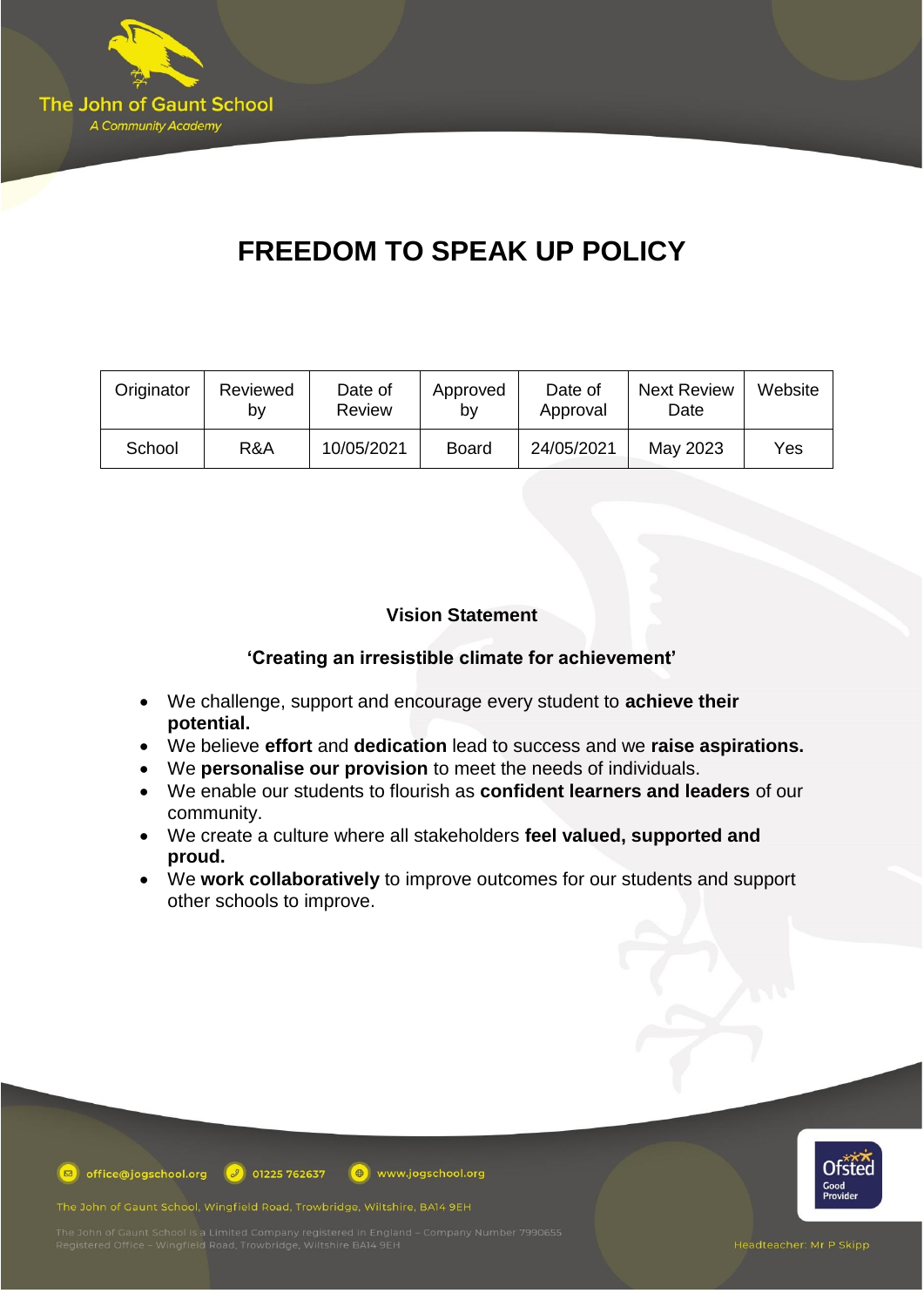# **Policy Statement**

- 1. The John of Gaunt School is committed to the highest possible standards of openness, integrity and accountability. This policy and procedure supports this commitment.
- 2. Anyone who works for the School in any capacity can raise concerns under this policy. This includes agency workers, volunteers and governors.
- 3. Relevant trade unions and professional organisations have been consulted about this policy and procedure, and it has their support. If you have any queries about this policy please contact the Headteacher and / or Chair of Governors*.*

## **Aims**

- 4. This policy aims to provide you with the framework and support you need to speak up and be confident that you can do so safely. Genuine concerns will always be taken seriously and will be dealt with promptly and fairly.
- 5. Speaking up about concerns at work is very challenging but extremely important. This policy gives you and others with genuine concerns about malpractice or wrongdoing a way to voice those concerns without fear of victimisation.
- 6. You may feel worried about raising a concern and this is understandable however you should not be put off. In line with our duty of care towards you and our whole school community, Senior Leaders and our full Board of Governors are committed to an open and honest culture. We will look into the concerns you raise and provide you with the support you need.

## **How will the school treat you?**

- 7. Often it is those closest to an organisation who realise that there is something wrong. Understandably, you may be reluctant to act upon your concerns because you think you are being disloyal, or because you are afraid of the repercussions if you speak up.
- 8. We will treat you with respect at all times and thank you for raising concerns. We will discuss your concerns with you so that we understand exactly what your concerns are about.
- 9. If you make a complaint in good faith but it is not confirmed by the investigation, you will not be at risk of any form of reprisal. However, if you knowingly make malicious allegations, you should be aware that disciplinary action may be taken.
- 10. We will not tolerate repercussions for anyone who raises a concern in good faith. Such behaviour would be in breach of our values and if this is found to be the case, disciplinary action will be taken against any member of staff who tries to stop another employee from raising a concern or who is responsible for any act of recrimination or victimisation against an employee who raises a concern.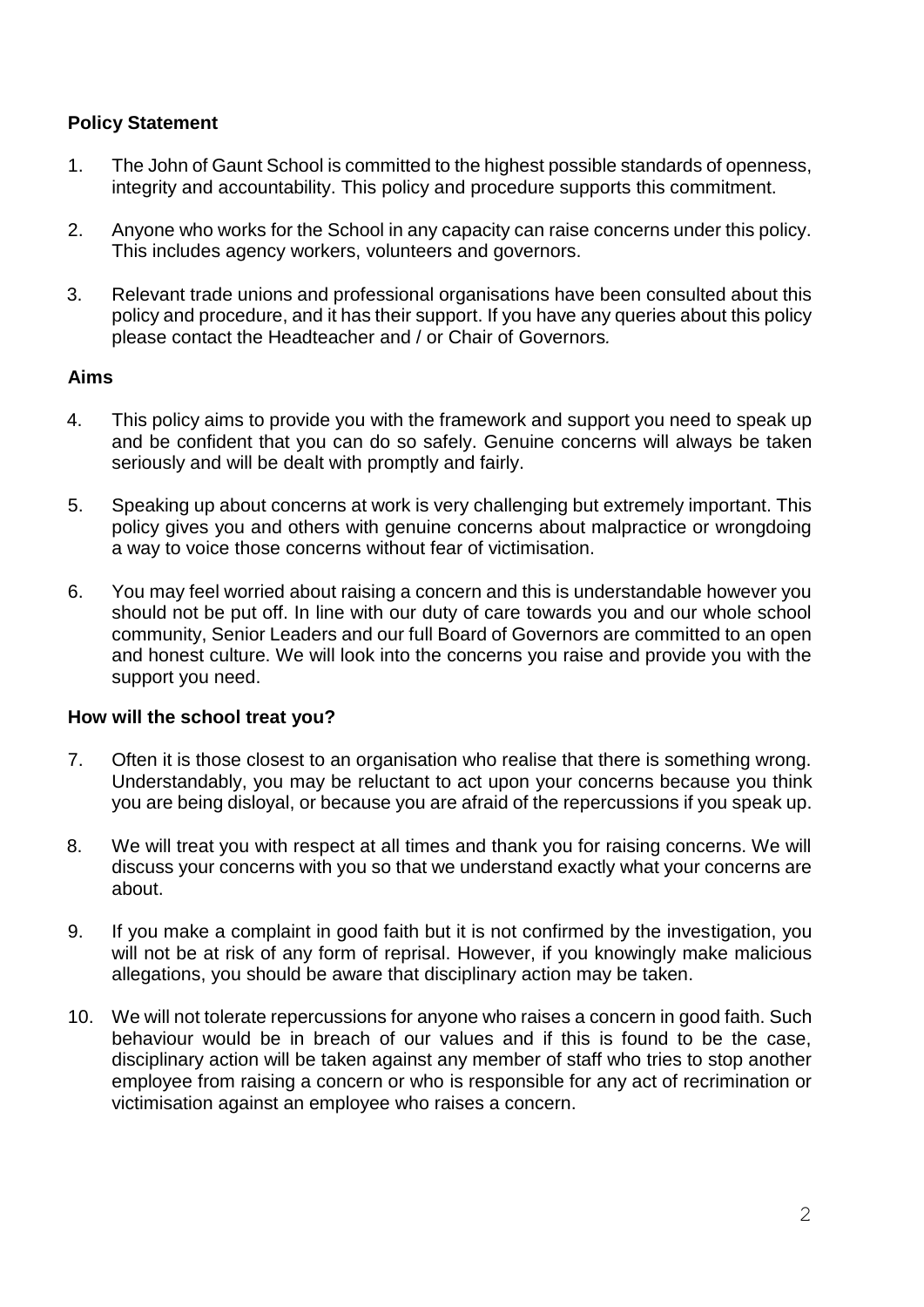- 11. Where you may have been party yourself to an act of possible misconduct on which you are now 'blowing the whistle' this could be considered in mitigation. This would not, however, exempt you from disciplinary action.
- 12. You should not contact the media with concerns about work without first following the steps set out in this policy. Disciplinary action may be taken if this is found to be the case.

## **Existing procedures**

- 13. There are existing procedures in place (e.g. Grievance and Dignity at Work policies) for you to raise a concern relating to your own employment and this policy is intended to complement those by covering concerns about risk, malpractice or wrongdoing that could be harming the school, including (but not limited to) :
	- Potentially unlawful practices, including financial or fraudulent such as embezzlement, bribery, corruption, dishonesty, etc
	- Unacceptable standards of practice
	- Improper conduct.
- 14. Concerns which fall within the scope of specific existing procedures, e.g. child protection or financial irregularities will normally be referred to those procedures.
- 15. If your concern relates to a potential safeguarding issue you **must** refer directly to the guidance relating to safeguarding to consider firstly whether action needs to be taken in accordance with those processes.
- 16. This policy should be read in conjunction with the Code of Conduct for staff as adopted by the school.

## **Procedure – How to raise a concern**

- 17. As with many workplace issues, the easiest way to raise or resolve a concern may be to discuss it with your line manager or relevant SLT lead in the first instance. If this is not possible or is inappropriate, then you can raise your concern with the nominated Governor Pete Gear [\(pgear@jogschool.org\)](mailto:pgear@jogschool.org), or with any member of the Board of Governors.
- 18. You do not need to wait for proof raise the matter as soon as possible. Any person looking in to your concern will consider the relevant evidence available. It doesn't matter if ultimately you have been genuinely mistaken, if in doubt you should speak up.
- 19. The nominated governor will contact you wherever possible within 2 working days to arrange to meet you to discuss your concerns. It would be useful to for you to write down what you believe the problem to be, being as specific as possible including names, dates and places where relevant. If there are any other documents that you think might be helpful, please try to bring these with you. You are invited to bring a colleague or school professional association / union representative with you to the meeting with the governor.